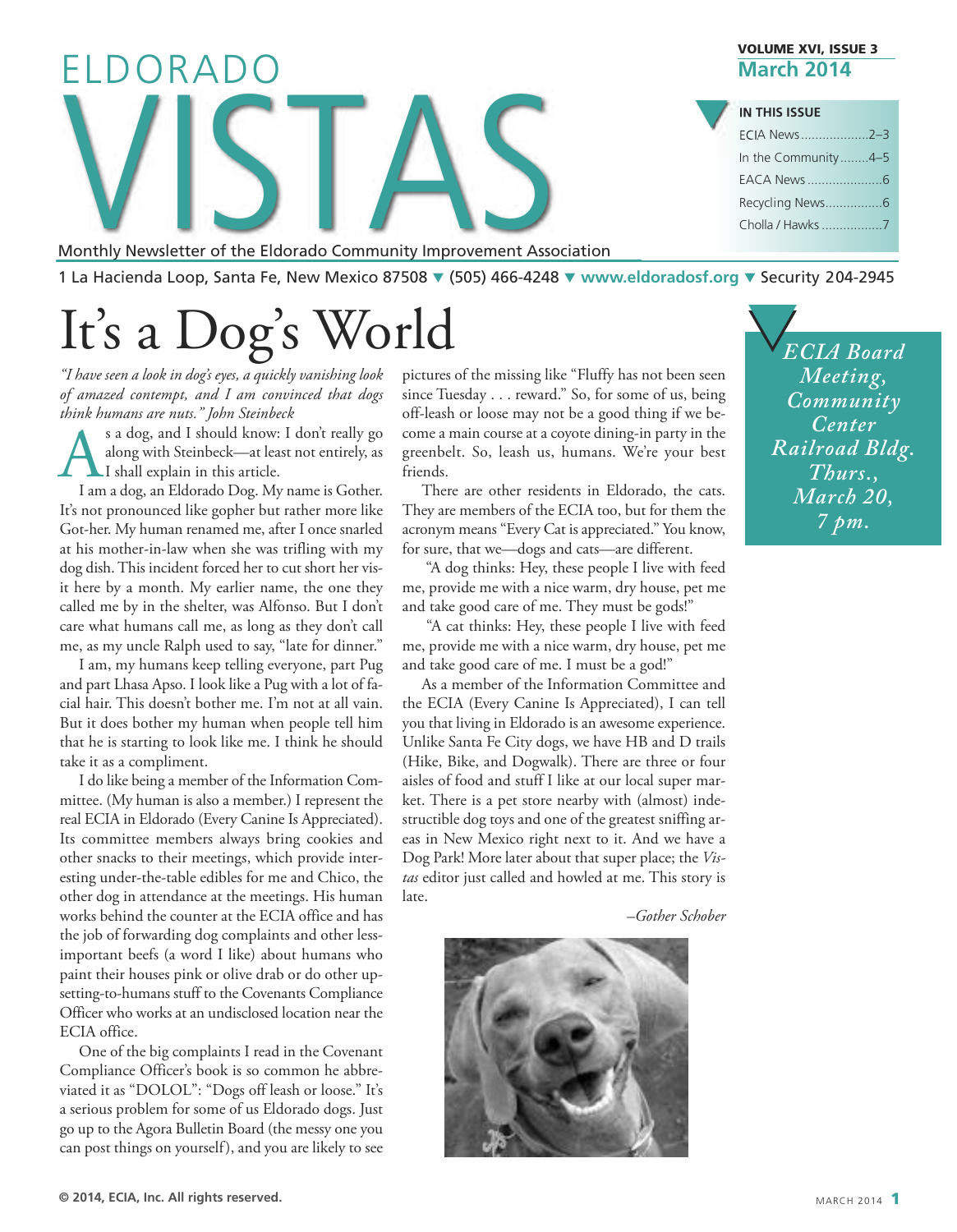

### *Share* your *comments with us!*

For policy and *deadline, see below*

#### *Editorial Policy*

t

Vistas invites ideas, stories, photos, and art from the community at large. Please include full name and contact information. The newsletter will not publish material deemed inflammatory, biased, or inappropriate. Submissions will be selected and edited at the discretion of the editor. Community announcements are welcome; accompanying photos are welcome, too.

**DEADLINE:** Newsletter deadline is the 3rd day of each month. Submissions can be dropped off or mailed to the ECIA office or e-mailed to DiAna@ eldoradosf.org. Please include "Attn: Vistas" in your message.

#### *Mission Statement*

The mission of Vistas, the monthly newsletter of the ECIA, is to inform the Eldorado community about issues before the ECIA Board and the membership at large. By so doing, the publication seeks to foster increased neighborhood pride and community participation in the decision making process.

## ECIA Board Forums

The 2014 ECIA Board election is unique and<br>very important, as all seven director positions<br>are open. To help the community in getting to<br>know the candidates, the Election Committee has very important, as all seven director positions are open.To help the community in getting to know the candidates, the Election Committee has scheduled two Candidate Forums. The first date is Saturday, March 22, from 10 AM to noon at the Railroad Building. The candidates will have the opportunity to present themselves and their positions regarding issues important to the community. Afterward, there will be a "meet and greet," allowing the audience to visit with the candidates.

The second date is Wednesday, April 16, from 7 to 9 PM, at the Performance Space in LaTienda.The candidates will be asked a series of questions submitted by lot owners, regarding candidates' views on various community concerns. Within time constraints, questions from the audience will be accepted.

Both events will be led by an independent moderator from outside the community and conducted according to a format established by the ECIA Election Committee. We urge you to attend one or both of these forums to assist you in determining how best to cast your votes.

*–The Election Committee*

## *Recent Board Actions*

The ECIA Board held its regular meeting on January 16, with all seven Board members present: **Dag Ryen** (President and Chair), **Jan Pietrzak** (Vice-President), **Karyn Mounsey** (Secretary), **Todd Handy** (Treasurer), **Jeanne Calzada**, **Pam Henline**, and **Dave Perlmutter**. The following formal actions were taken unanimously, without the Chair voting:

**V** Phil Cohen was appointed to the Finance Committee.

A variance was approved for 3 Dulce Road for an existing fence to encroach 2 feet into the required setback, with stringers on the outside instead of inside, and 8 feet tall where the Guideline height is 6 feet.

- $\nabla$  At their request, Neighborhood Watch was dissolved as a standing committee of the ECIA.
- $\blacktriangledown$  Two proposals for converting property and office file information to digital format are being considered.

Regular Board meetings are scheduled on the third Thursday of each month at 7 PM at the Community Center and are open to the public. An open forum, community announcements, and reports from ECIA committees are normally included. Complete minutes and meeting agendas are available at the ECIA office or website: **[http://eldoradosf.org](http://www.eldoradosf.org)**.

## *Vistas:* Save Paper and Postage?

*istas* is the official newsletter of the Eldorado Community Improvement Association (ECIA) and is one of the principal means by which the Board communicates with all lot/home owners. However, as with many things, costs are creeping up.

One proposal made to the Information Committee is to allow *Vistas* recipients to choose electroniconly distribution—that is, to forgo receiving the print edition and to obtain the monthly issue directly from the ECIA website, **eldoradosf.org**. Costs for *Vistas* are divided roughly into three parts: editing and design, printing, and mailing. In electronic-only distribution, only the mailing cost would be directly affected, as each monthly issue would continue to be edited and designed as it is presently, and printing costs are charged largely for setting up the press run regardless of the number of copies. However, that final third of the cost can be cut for each issue not mailed.

Issues of *Vistas* would continue to be available on the website, fully formatted in a PDF file: check out the current issue at **<http://tinyurl.com/kwn7vah>**. And for those who so wish, an e-mail notification could be sent when a new issue is posted, usually several days

before copies arrive in the mail. This would be an optout choice: if you do not explicitly request this, you would continue to receive your printed copy as usual.

Please send an e-mail to **Marilyn Farrell** (**marilyn @eldoradosf.org**), or call 466-4248 with your thoughts on this proposal.

## *Assessments PastDue*

**EXTERN** CIA assessments are due March 1, 2014, for all<br>lot owners. This is also the date of record for a<br>lot owner to be current on all amounts owed<br>the Association in order to be eligible to receive a ballot owners. This is also the date of record for a lot owner to be current on all amounts owed the Association in order to be eligible to receive a ballot for the May 6 Annual Meeting and Director Election, or to run for office.This will be an unusually important election, as all seven Director terms are expiring, and the assignment of term lengths (one-, two-, or three-year duration) will be made based on the number of votes cast for each director-elect.

Also, interest on past-due assessments will begin accruing on March 1. Anyone who wishes consideration of special circumstances should contact General Manager **Bill Donohue** immediately at 466-4248.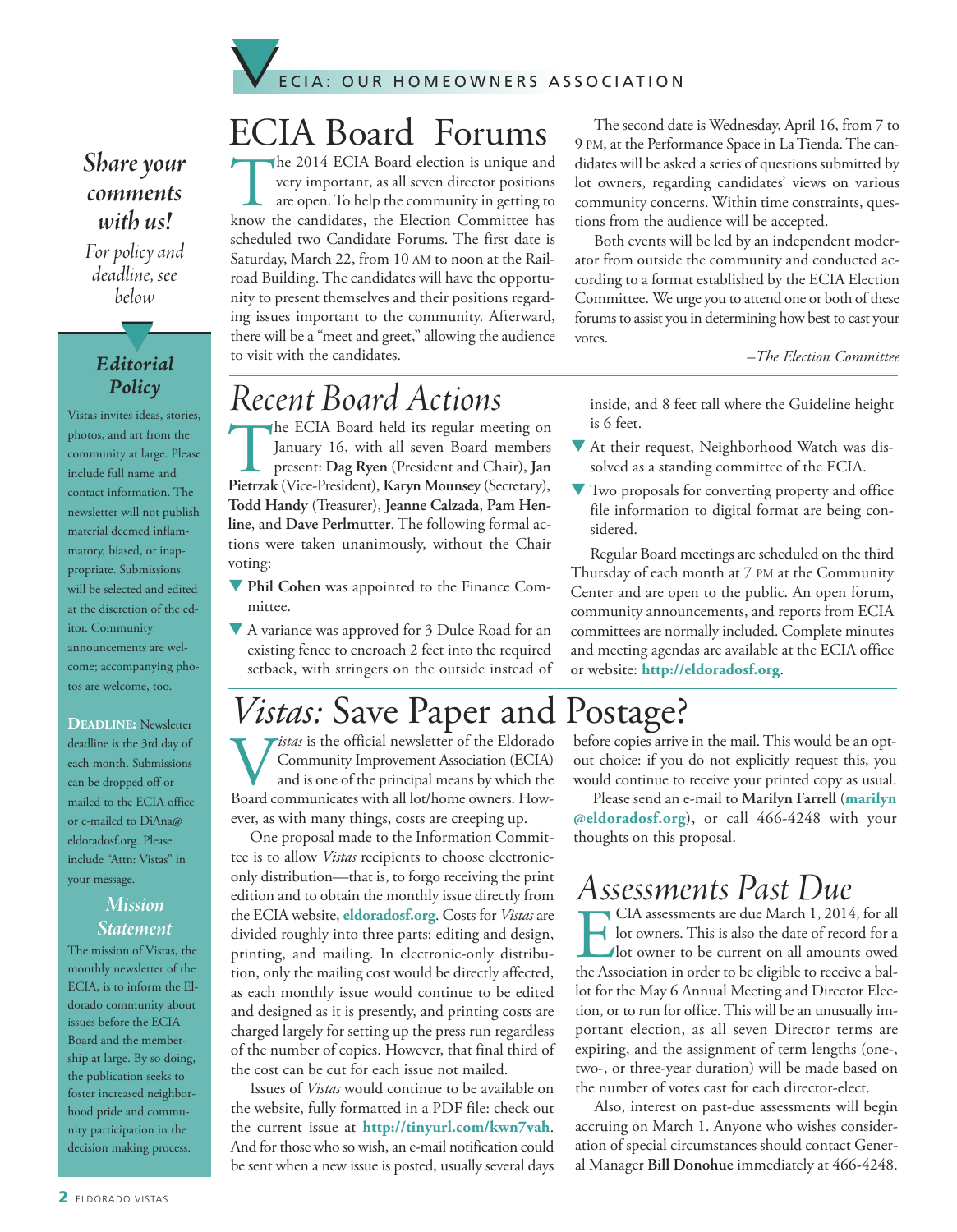### E C I A : OUR HOMEOWNERS ASSOCIATION ECIA: OUR HOMEOWNERS ASSOCIATION

## *Message from the ECIA Board*

From time to time, the ECIA Board of Directors<br>is asked to take a stand on issues that are impor-<br>tant to the broader community but not direct-<br>ly within the scope of responsibility set by our by-laws rom time to time, the ECIA Board of Directors is asked to take a stand on issues that are important to the broader community but not director covenants. We are in fact only a restricted homeowners association, not a municipal entity, and our authority is limited. Nonetheless, we understand the importance of these kinds of issues to our members. Activities and projects underway or envisioned from Arroyo Hondo to Galisteo can have a direct impact on the lives of everyone living in Eldorado. Clearly the Board has a responsibility to keep members informed about such changes and to gather as much information as possible to share with members. Our by-laws also clearly state that the Board and its individual members may represent the interests of the Association on issues beyond our jurisdiction when authorized.

On the other hand, the Board recognizes that community opinion on some issues may be divided,

and that what is in the best interests of the community may be debatable.Two recent developments that have brought this to the fore are the proposed petroleum transfer station in Lamy and the proposal to link the Eldorado Area Water and Sanitation District to Santa Fe County's water system. Both have been the subject of considerable discussion in our community.

At this time, the Board has not taken a position on either of these proposals. However, we are eager to hear from our members. If a clear consensus arises from ongoing discussions, the Board can make a determination to become more directly involved in the public debate. We encourage all members to contact our general manager or individual Board members by email with your comments, or to speak to us at our formal board meetings. Help us ensure that the voice of the Board is the voice of all ECIA members.

*–The ECIA Board of Directors*

## Culverts, Crowns, and Bar Ditches

S we should all be aware, the roads in Eldora-<br>do are the property of Santa Fe County, and<br>the county has the responsibility for main-<br>taining those roads. But that doesn't mean Eldorado do are the property of Santa Fe County, and **L**the county has the responsibility for maintaining those roads. But that doesn't mean Eldorado residents can't be partners in the effort. The ECIA has a standing committee, the Road Committee, whose primary function is to evaluate the condition of our roads and provide information to the county about road maintenance needs. Individual homeowners can also play a part.

One common issue for our roads is driveway culverts. Every builder who built a home in our community should have installed a culvert. Unfortunately, some did not. If the absence of a driveway culvert is creating a problem for road drainage, the homeowner should contact the county. County engineers will then inspect the site, and if needed, will install a culvert at no cost to the homeowner.

Sometimes culverts get clogged by dirt, tumbleweeds, or even birds' nests. Previously, it was consid-



ered the responsibility of the homeowner to keep the culverts clear of obstruction, usually an easy thing to add to the spring cleaning list. However, the county has recently purchased a special machine to clean culverts. During dry weather conditions, the county's road maintenance crews will provide culvert cleaning services to homeowners on a first-come, first-served basis, according to **Diego Gomez**, head of the road maintenance division of the Santa Fe County Department of Public Works.

Dirt roads in Eldorado require regular grading, particularly after monsoon rains or snowstorms have damaged the crowning (the way the road slopes to allow for water run-off) or rerouted bar ditches (the drainage ditches alongside the roads). For the past several years, the county roads division has maintained a dedicated grader for the US 285 corridor. This has greatly improved response time and frequency of grading. However, some of our recent weather events have done so much damage to area roads that maintenance crews have been backed up for weeks, Gomez says. In these situations, we just have to show a little patience.

Nonetheless, the county encourages every resident or homeowner to notify them of any problem with the road system, by calling **Mark Rodriguez** at (505) 992- 3039 or by utilizing the problem report form online at **http://tinyurl.com/pkcebce**. Or, Eldoradoans can contact any member of the ECIA Road Committee. Working together with the county, we can keep our roads safe and smooth and secure.

**ECIA** OFFI **#1 La Hacienda Loop Santa Fe, NM 87508 466-4248, 466-4249 ecommunity@aol.com www.eldoradosf.org ecurit 204-2945 BOARD OF DIRECTORS President Dag Ryen D.Ryen@eldoradosf.org Vice-President Jan Pietrzak J.Pietrzak@eldoradosf.org Secretary Karyn Mounsey K.Mounsey@eldoradosf.org Treasurer Todd Handy 466-3785 T.Handy@eldoradosf.org Director Jeanne Calzada J.Calzada@eldoradosf.org Director Pam Henline P.Henline@eldoradosf.org Director David Perlmutter D.Perlmutter@eldoradosf. org COMMITTEE CHAIRPERSONS Architecture: Katherine Mortimer Conservation: Jim Daniel & Cherry Payne Election: Kathie Graham Facilities & Grounds: John Calzada Finance: Dan Drobnis Information: Frank Schober Roads: Open Stable: Gretel Underwood (Interim Chair) Sustainability, Planning, & Education: Steve Rudnick ECIA STAFF General Manager Bill Donohue 466-4248 bill@eldoradosf.org Covenant Compliance Rep Mark Young 466-4248 mark@eldoradosf.org Community Services Mgr Raven Hicks 204-2945 raven@eldoradosf.org VISTAS NEWSLETTER Editor & Designer Carol Leyba 466-1158 cbsleyba@comcast.net Webmaster: Jack Arnold webmaster@eldoradosf.org Editorial Assistant: DiAna Gutierrez 466-4248 diana@eldoradosf.org COMMUNITY RESOURCES Vista Grande Library 466-READ Fire and Rescue 466-1204 eldoradofirerescue.org County All Purpose 820-CNTY (2689)**

*–Dag Ryen*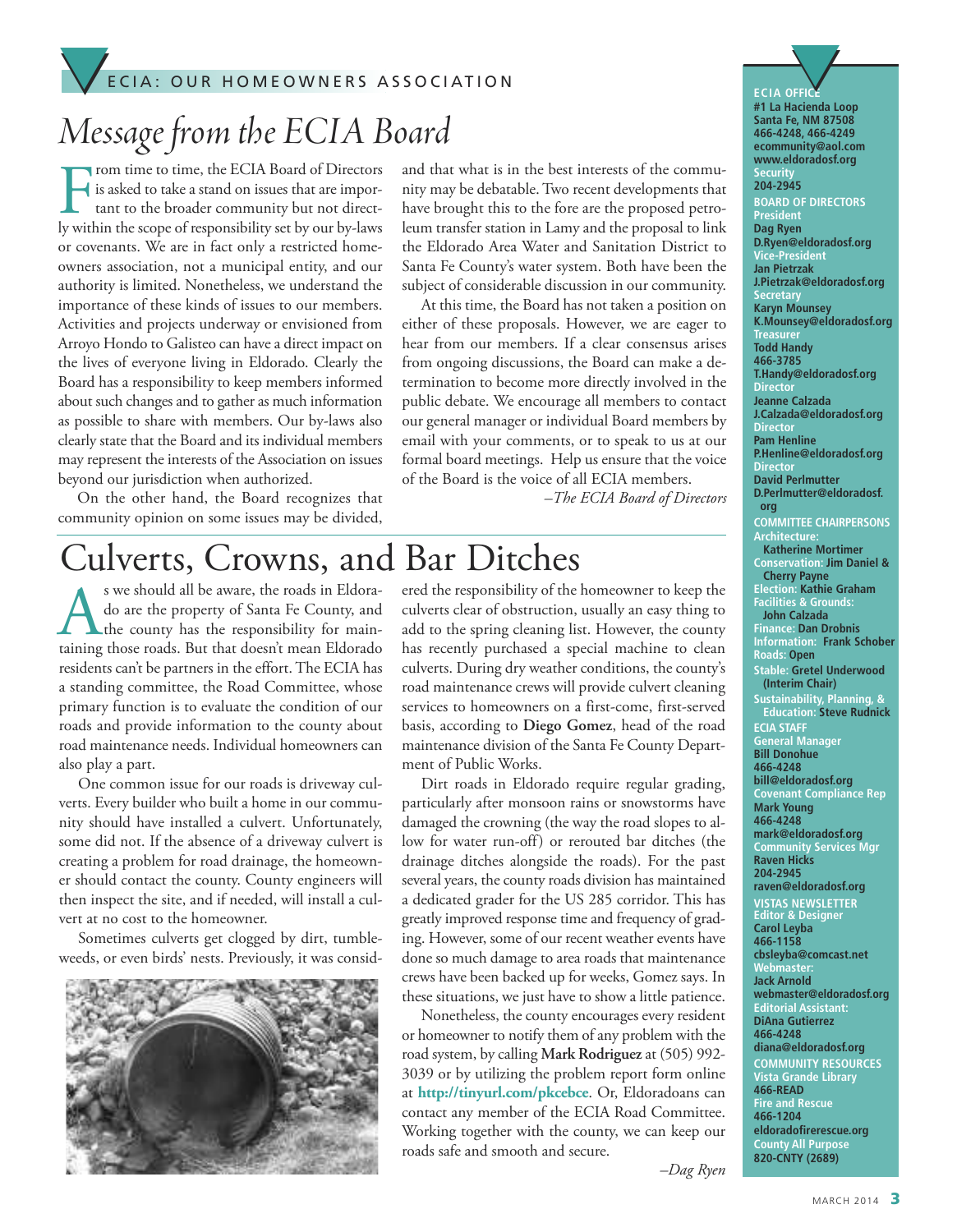

#### **Architecture Committee**

The name of the Architectural Advisory Committee has been changed to the Architecture Committee, as this more accurately reflects the mission and charter of this committee. Additionally, at a recent meeting, it was decided that the ECIA will be requiring that large yellow public notice signs be posted on lots, for all solar PV arrays, 14 days in advance of the plan review, but this will not technically be effective until the Guidelines can be updated to include this change (which should occur later in 2014). In the interim, we ask for voluntary compliance from all residents with respect to this new signage requirement.

#### **WANTED: Coed Softball**

players for Friday night softball games at 5:30 PM starting in April on the revamped ECIA community ball field! These outings are designed for all ball players 16+ years of age who would like to come out weekly to break in the new ball field, meet your neighbors, and have fun in a practicelike environment with the possibility of scrimmages. If interested, contact **Tom Miller:** 466-6059 or **events@miller91.com**.



**Join in co-ed adult softball in April. Photo: Stuart Seeger, posted on Flickr.**

#### **American JeM Performing at La Tienda**

American JeM, an acoustic American trio, will be performing on Saturday, March 29, from 6 to 7:45 PM (limited seating available for dining during the show) at La Tienda's Performance Space.

Audiences fall in love over and over again with American JeM's beautifully crafted three-part harmonies and high-energy performances.Their setlists include some "old favorites" with American JeM harmonies and musical arrangements that span musical genres of country, folk, bluegrass, rock, gospel, and traditional tunes. And, American JeM band members, **Jay Cawley**, **Ellie Dendahl**, and **Michael Umphrey** compose original toe-tapping and heartwarming tunes of their own that keep fans cheering for more! American JeM released its debut CD in 2013; singles include "La Llorona," "Something In Your Eyes," and "O Holy Night." Show tickets are \$10 at the door.

#### **Equine Photographs at Barn Dogs**

"Horsin' around in the Dressing Room": Equine photos by **Daniel Quat** will be on display at Barn Dogs in La Tienda, beginning on Saturday, March 1 through May 2014. Opening event: Saturday March 1, 3–5pm; refreshments will be served, and there will be a drawing for a free horse portrait. (\$350 value).

Daniel Quat, a transplanted New Yorker, has lived in Santa Fe for 8 years. He is a professional photographer with over 40 years of experience, specializing in portraiture, photos of artists and dancers, event photography of personal and corporate events, and photo coaching. His studio is in Eldorado. For the past two years he has been photographing horses in and around Santa Fe, Lamy, Española, and Edgewood. For more info, contact Daniel Quat, **daniel@danielquatphoto.com**, 505-982-7474, or **Holly Ourisman** at Barn Dogs: 505-466-1059.

#### **Cactus Survey**

The Cactus Rescue Project (CRP) is collecting data on how many Eldoradoans have planted cactus after having visited gardens or attended classes or lectures given by CRP, such as talks and lectures by Obie or Joe, viewing demonstration gardens at La Tienda, the ECIA, the School/community garden, the Senior Center, the median at the Vista Grande entrance, or the Eldorado Gardening Tour.

If you or someone you know has planted cactus because of any of the above, please email Obie at **jwo1959@aol.com** so we can get a tally.

We will not contact you further unless you request to be kept up to date on the latest cactus happenings.



#### **Master Gardener Events Planned**

The Santa Fe Master Gardeners are organizing several events and information tables at various locations around Eldorado this spring and summer. The first event will be a free Earth Day composting class at Vista Grande Public Library on Saturday, April 26, at 11 AM. The MGs will also be answering gardening questions at the Spring Flea Market. Sign up for the Master Gardener monthly newsletter at **www.sfmga.org**.

#### **St. Pat's Day Music on Eldoradio**

Eldorado's hometown radio station, low-power eldoradio 1660 am**,** plans an on-air salute to Irish heritage on St. Patrick's Day, Monday, March 17. Eldoradio will broadcast a hefty proportion of music from the Emerald Isle, including an afternoon concert recorded by the Clancy Brothers. The Blarney begins with the station's 7 AM morning program, which is slated to include recorded performances by Gerry Carthy, the Irish-born troubador who makes Santa Fe his home away from the Auld Sod.

The local station is on the air 24 hours every day, with a format, says operator **Bill Dunning**, of music 98% of the time, an easy-listening mix of light classical, soft jazz, and instrumental pop, plus a dash of world, folk, and new-age music. Rare but brief messages and information—including hourly time signals—are the only interruption to the endless medley of relaxation, he says, something not available on most other stations.

However, the ten-year Eldorado resident admits that on April Fool's Day, listeners may be in for a surprise or two—but all in good taste and good fun, Dunning promises. Eldoradio has been on the air since the summer of 2010, transmitting a miniscule tenth of a watt from a site at almost the exact geographical center of the community. It can be heard most easily within the area between Avenidas Eldorado, Compadres, Alta Vista and Torreon. Although not formally licensed by the FCC, Eldoradio complies strictly with all applicable FCC rules, and freely donates announcement time to support Santa Fe and Eldorado undertakings, including ECIA and SERA meetings and activities, Vista Grande Public Library, Senior Center programs, and the arts.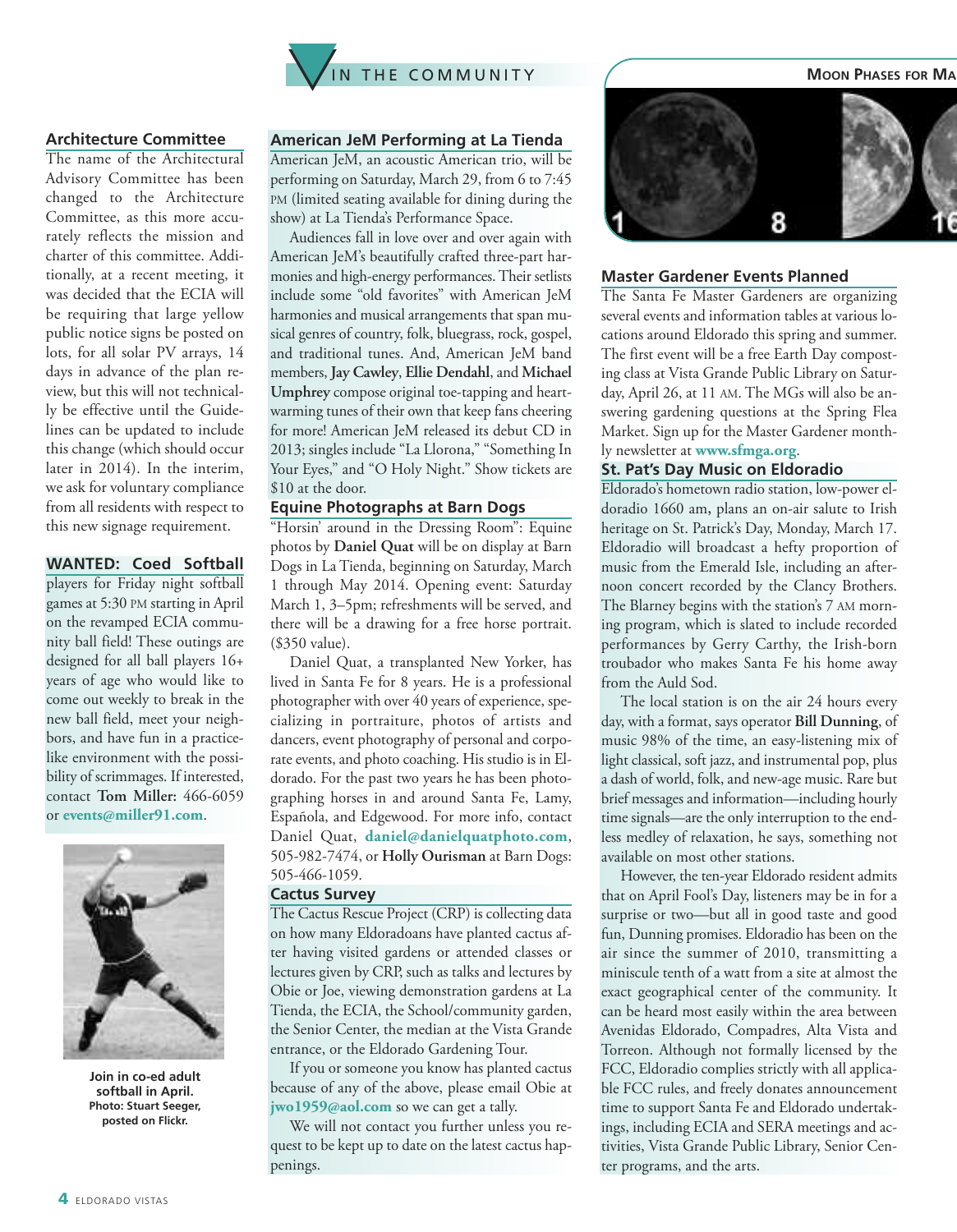#### **RCH 2014**



#### **Changes in Your Neighborhood?**

What permits or architectural changes is ECIA considering in your neighborhood? Check out the Architecture Committee agenda at **<http://tinyurl.com/ldjmreo>** or the ECIA Board agenda at **<http://tinyurl.com/lkxxdmw>**.

#### **Spring Art Classes at Adam Senior Center**

March will feature two art classes at the Adam Senior Center. The first begins on March 13 from 1 to 3 PM and runs for three Thursday sessions. It is an "Introduction to Collage and Mixed Media" taught by **Darcy Gray**. Students will learn how to use various techniques to adhere paper to a canvas or alternative surface, creating a variety of patterns, texture, and color. Darcy will demonstrate how to use different mediums and will critique compositions throughout the class. Check the flyer at the Adam Senior Center bulletin board for a list of materials that students will need to bring to class. Class is limited to 8 students and signup begins February 24.

The second art class is an "Intermediate Painting Class" taught by **Janet Amtmann**. The class begins on March 25 from 1 to 3 PM and runs for eight weeks, excluding the week of May 13. Students should have had other painting classes either at the Senior Center or elsewhere. Students may paint using acrylics, watercolor, or pastels, and they should bring to class the materials they want to use.The class is limited to 16 students. Signup begins March 17.

## March Events

### *Leftout? Help us compileacomprehensive events listing.*

Email **marilyn@eldoradosf.org** with your meeting/event information, or bring it to the ECIA office by the 3rd of the month for publication in the following month's Vistas. Please include "Attn: Vistas" and be sure to indicate:



**1. Type of Event 4. A Resource Person** (one who can answer **2. Location questions** both about the event and the sponsoring **3. Date & Time** organization) and his/her telephone number. Photographs (digital or snapshots) are encouraged!

**SPECIAL EVENTS** Note: All meetings are at the Community Center, unless otherwise noted. *LR=Living Room, F=Foyer, CFR=Conference Room, CR=Class Room, RR=Railroad, K=Kitchen*

| <b>TGIF</b>                                                                                 | Fri., Mar 21, 5-7                       |                     |                     | LR            |  |
|---------------------------------------------------------------------------------------------|-----------------------------------------|---------------------|---------------------|---------------|--|
| <b>ECIA Candidate Forum</b>                                                                 | Sat., Mar 22, 9-12                      |                     |                     | <b>RR</b>     |  |
| <b>COMMITTEE MEETINGS</b>                                                                   |                                         |                     |                     |               |  |
| Architectural Committee                                                                     | Tues., Mar. 11, 7-9 pm                  | Mark Young          | 466-4248            | Fover         |  |
| Architectural Committee                                                                     | Tues., Mar. 25, 7-9 pm                  | Mark Young          | 466-4248            | Foyer         |  |
| <b>Board Work Study</b>                                                                     | Thurs., Mar. 6, 7-9 pm                  | <b>ECIA</b>         | 466-4248            | <b>CFR</b>    |  |
| Board Work Study                                                                            | Mon., Mar. 17, 7-9 pm                   | <b>ECIA</b>         | 466-4248            | <b>CFR</b>    |  |
| <b>Conservation Committee</b>                                                               | Tues., Mar. 4, 7-9 pm                   | Jim Daniel          | 466-7513            | F.            |  |
| <b>ECIA Board Meeting</b>                                                                   | Thurs., Mar. 20, 7-9 pm                 | <b>ECIA</b>         | 466-4248            | <b>RR</b>     |  |
| Facilities & Grounds                                                                        | Wed., Mar. 5, 4-6 pm                    | John Calzada        | 466-1947            | CFR           |  |
| <b>Finance Committee</b>                                                                    | Wed., Mar.12, 9:30-11:30 am Dan Drobnis |                     | 466-4781            | CFR           |  |
| <b>Information Committee</b>                                                                | Tues., Mar. 25, 7-9 pm                  | Frank Schober       | 310-8593            | CFR           |  |
| Road Committee                                                                              | <b>TBA</b>                              |                     | 466-4248            | <b>CFR</b>    |  |
| Stable Committee                                                                            | Wed., Mar. 26, 7-9 pm                   | Gretel Underwood    | 466-7825            | CFR           |  |
| <b>SPE Committee</b>                                                                        | Thurs., Mar. 13, 7-9 pm                 | Steve Rudnick       | 466-1335            | <b>CFR</b>    |  |
| <b>MONTHLY / SEMI-MONTHLY MEETINGS</b>                                                      |                                         |                     |                     |               |  |
| EAW&SD*                                                                                     | 1st & 3rd Thurs., 7-9 pm                | Anna Mondragon      | 466-1085            | RR/CR         |  |
| Eldorado Arts & Crafts                                                                      | Last Thurs., of month                   | Barrie Brown        | 466-3035            | CC            |  |
| Eldorado Book Club                                                                          | 3rd Wed., 3:00 pm                       | Susan Aylward       | shaylward@gmail.com |               |  |
| Eldorado/285 Recycles                                                                       | 2nd Tues. of month, 4-6 pm              | Karen Sweeney       | 466-9797            | CFR           |  |
| Library Book Group                                                                          | 2nd Sat., 9-10:30                       | Joan LaMarque       | 466-6000            | CFR           |  |
| Roadrunner RV                                                                               | 3rd Tues. of month                      | Pat Stewart         | 820-0303            |               |  |
| Search & Rescue                                                                             | 2nd Thurs., 7-9 pm                      | santafesar.org      |                     | <b>CR</b>     |  |
| <b>WEEKLY MEETINGS</b>                                                                      |                                         |                     |                     |               |  |
| AA                                                                                          | Wed., 10:30-11:30 am                    |                     |                     | CFR/CR        |  |
| AA                                                                                          | Thurs., 5:30-6:30 pm (Women Only)       |                     |                     | CFR           |  |
| AA                                                                                          | Fri., 6-7 pm                            |                     |                     | CFR/LR        |  |
| AA                                                                                          | Sat., 10:45-11:45 am                    |                     |                     | CFR           |  |
| AA                                                                                          | Sun., 5:15-6:15 pm                      |                     |                     | <b>LR/CFR</b> |  |
| Boy Scout Troop 414                                                                         | Wed., 7-9 pm                            | Fritz Denny         | 466-4070            | RR, CR, LR    |  |
| <b>Bridge</b>                                                                               | Every Fri., 1-4:30 pm                   | Jim Davidson        | 670-6949            | <b>LR</b>     |  |
| Community Church**                                                                          | Sun., 9:00 & 10:30 am                   | David McPherson     | 466-2495            | La Tienda     |  |
| Coed Adult Softball (starts April) Wed. nights, 5:30 pm                                     |                                         | Tom Miller          | 466-6059            | CC            |  |
| Eldorado Hikers                                                                             | Tues., 8:30 am                          | Terry Gibbs         | 466-6914            | CC            |  |
| Fire & Rescue Training                                                                      | Wed., 7-9 pm                            | Fire Station Office | 466-1204            | Station       |  |
| Fire & Rescue Work Duty                                                                     | Sat., Call for time                     | Fire Station Office | 466-1204            | Station       |  |
| Horseshoes (starts in April)                                                                | Wed. nights, 5:30 pm                    | Tom Miller          | 466-6059            | CC            |  |
| Knitting Club                                                                               | Tues., 10-12 noon                       | Joyce Hanmer        | 466-3018            | <b>LR</b>     |  |
| Life Drawing                                                                                | Mon., 10-12 noon                        | Jack McCarthy       | 466-9601            | <b>RR</b>     |  |
| Mah Jongg                                                                                   | Fri., 1-4:30                            | Nancy Robbins       | 466-1780            | <b>CR</b>     |  |
| Overeaters Anon                                                                             | Mon., 7-8 pm                            | <b>Barbara</b>      | 954-1533            | <b>LR</b>     |  |
| Senior Lunch***                                                                             | Mon.-Fri., 11:30-12:30 pm               | Senior Center       | 466-1039            |               |  |
| Square Dancing                                                                              | Fri., 6-9 pm                            | Connie Walters      | 466-4226            | <b>RR</b>     |  |
| * Eldorado Area Water and Sanitation District                                               |                                         |                     |                     |               |  |
| **For other religious/spiritual services, go to http://santafe.areaconnect.com/churches.htm |                                         |                     |                     |               |  |

\*\*\* Reservations Required

#### **VISIT OUR WEBSITE: [www.eldoradosf.org](http://www.eldoradosf.org)**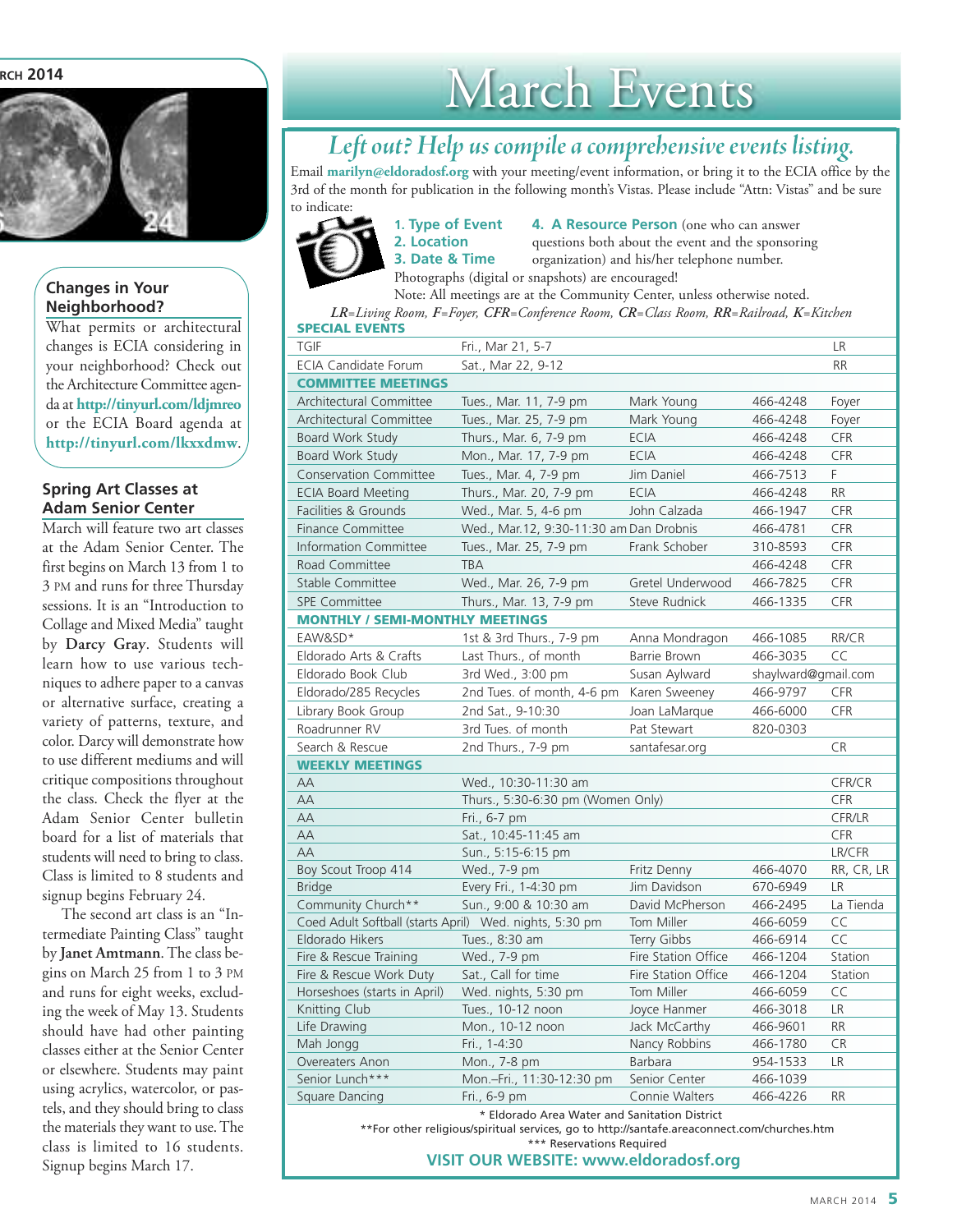

### EACA in Bloom

In pring is settling in, and life is quickening in the Eldorado Arts & Crafts Association as we move toward the light. A re-energized board has been elected, a special Shop Talk is scheduled, and the anpring is settling in, and life is quickening in the Eldorado Arts & Crafts Association as we move toward the light. A re-energized board has been nual Studio Tour is in full preparation.

Monthly meetings, with interesting art-related presentations, are held on the last Thursday of each month at 7 PM at Eldorado's Community Center. There is also a monthly Shop Talk on the second Wednesday of each month; these talks are often studio visits hosted by artists.

A very special Shop Talk is scheduled for March 12, 10 AM to noon. **Laura Stanziola** of Uncanny Artist is inviting visitors to her studio to experience her amazing collection of oddments and ephemera for a special tour.The number of visitors is limited to 15, and EACA members have priority reservations for this particular visit. Non-members are welcome to join if spaces aren't already filled. But *all* interested parties are welcome to make appointments with Laura for future individual or group visits. Many collage, assemblage, and jewelry artists in the region are already familiar with Laura's unique and ever-evolving collection, all meticulously arranged and catalogued. Please contact **Mary Fredenburgh** at 466-1035 to reserve a space for the Shop Talk. If the tour quota is already filled, please contact Laura Stanziola at 466-2525 or **www.uncannyartist.com** to make individual or group appointments for future studio visits. Even if

one isn't buying, it's like being in a hands-on museum. This is a unique offering only found in our Eldorado community.

At the first monthly meeting of the year, EACA held its Annual



Board Election. **Jack McCarthy** remains President, **Patty O'Connor** is the new Vice-President, **Kris Palek** continues as Treasurer, and **Karen Nein** continues as Secretary.

There's much work involved to pull off EACA's annual Spring Studio Tour, the largest such event in New Mexico. We have to organize publicity, produce a brochure that both catalogues the more than 90 artists and maps out the tour, place signage, and raise sponsor monies. (Not to mention creating the artwork!) It's time to get calendars marked for the Studio Tour, as well as for the very enjoyable artists' reception, held at the Exhibit Space at LaTienda on May 16, 5–7 PM. Studio Tour dates are May 17–18. More information and details about the tour will be published in future *Vistas*. You can also visit EACA's website at **[www.](http://www.eldoradoarts.org/) [eldoradoarts.org](http://www.eldoradoarts.org/)**.

*–Margaret Nelson*

## *Eldorado/285 Recycles*

**NEW COLLECTION**. Great news: We have added some personal-care product packaging to the hard-torecycle items that we collect. You can now drop off the following items at the Collection Station in the hallway of La Tienda Mall Building B.

- $\blacktriangledown$  Mouthwash bottles and caps
- Deodorant containers and caps (no aerosol cans)
- $\blacktriangledown$  Toothpaste tubes and caps
- $\blacktriangledown$  Floss containers
- $\blacktriangledown$  Toothbrushes

These items will be shipped to TerraCycle Inc. for recycling into new products. While this is a part of the Tom's of Maine Natural Care Brigade program in conjunction with TerraCycle, Inc., containers for products of any brand may be included.

**NEW WEBSITE**. Eldorado/285 Recycles has launched a website: **<http://eldorado285recycles.org>**.



You will be able to see all of our information in one place: Recycling Guides, Eldorado Transfer Station hours, composting information, and breaking news. The site may also be accessed via a link on the ECIA website, **[eldoradosf.org](http://www.eldoradosf.org)**.

**NEW THINKING**. We encourage all residents of Eldorado and the 285 Corridor to reduce the amount of material they send to the landfill by practicing the "5 R's." (1) Refusing to buy unneeded items; (2) Reducing unneeded packaging on what they buy, (3) Repairing whatever they can to extend its life; (4) Reusing/ Repurposing unwanted things in place of buying new; and finally, (5) Recycling (including composting) of whatever items can't be repaired or reused.

**Shown are two of the many items of "oddments and ephemera" from Laura Stanizola's collection.**

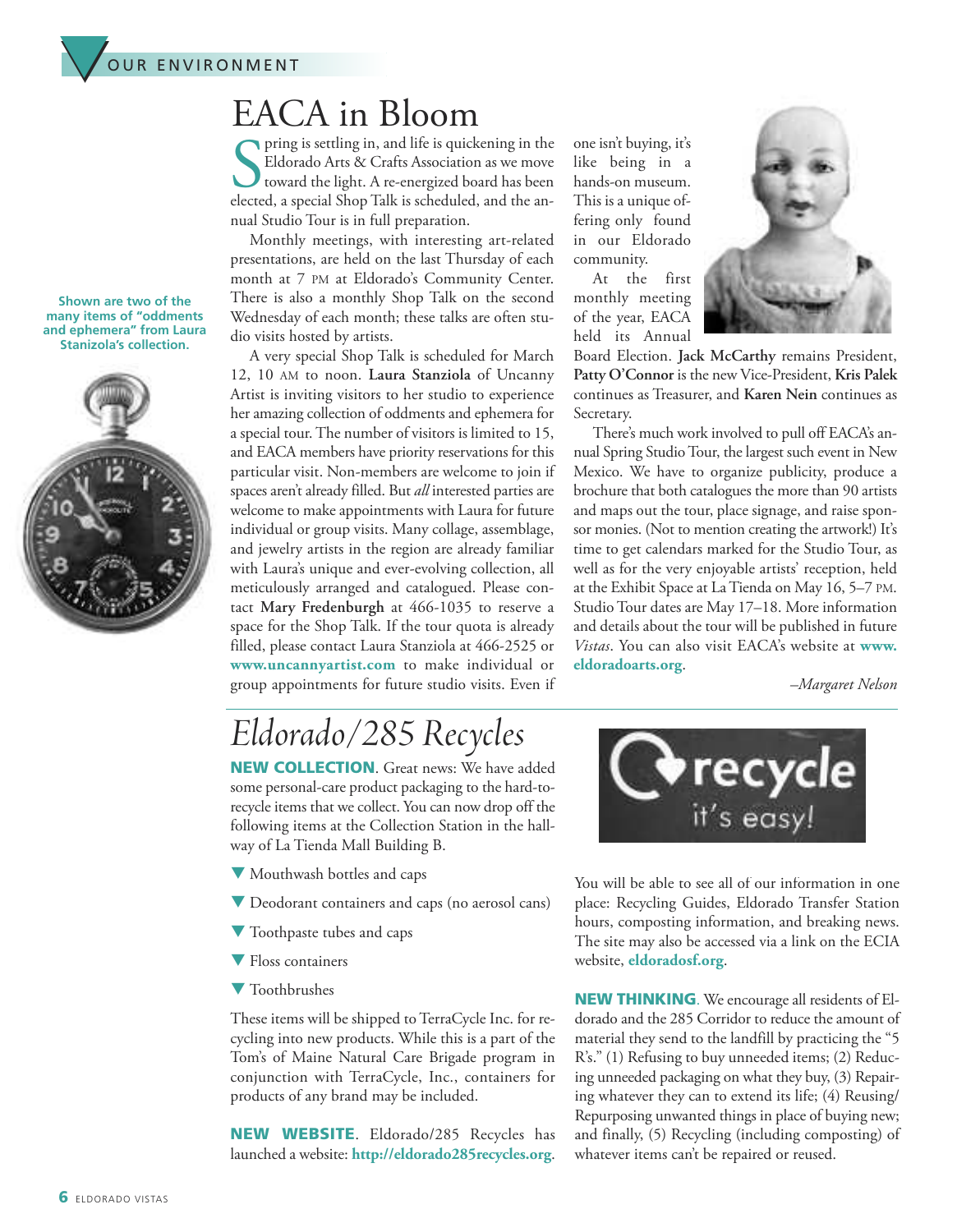

#### **NEIGHBORHOOD WATCH FLORA & FAUNA GROUP**

*Is Cholla Native Here?*

Is cholla native here? This was a question posed to<br>John Oberhauser recently. You know him as<br>Obie—he's Eldorado's cactus guru. His answer<br>was twofold. Some say that cholla came here from s cholla native here? This was a question posed to **John Oberhauser** recently. You know him as **Obie**—he's Eldorado's cactus guru. His answer Texas with the cowboys and cattle drives over a hundred years ago. Others tell of cholla being consumed by the Native Americans long before the cattle drives. We know that the natives used cholla flower buds in tea.

There are two species of cholla in this area. Eldorado has a common species of cholla (Tree cholla), which we all have in our yards, while Santa Fe has a species of its own. Santa Fe cholla, found near the Old Fort Marcy area, is smaller than our species and is endangered.

Rodents, such as pack rats and ground squirrels, like to live under cholla and eat the roots. They are a threat to cholla but they tend not to totally kill the plants. If you look closely at the base of the plant, you will detect some signs of life. Global climate change is a factor that has taken a toll on their numbers as well.

According to Obie, the best way to propagate cholla is to break or cut pieces from the parent plant at the joints. Leave these to set until they form a scab at the break point, which takes around two weeks. When nicely scabbed, place it in the ground without water, because there are no roots to absorb it yet. Then, a month later, give the new plant some water. The best time to plant new cacti is in April and May.

Last spring, Obie and his friends planted a cactus garden at the ECIA. This spring they plan to expand it. At its completion, they think it will probably be the fourth biggest cactus garden in New Mexico. To

learn more, visit Obie's website at **[cactusrescueproject.](http://cactusrescueproject.info) [info](http://cactusrescueproject.info)**. To see cactus pictures and identifications, go to **[obiescactus.info](http://obiescactus.info)**.





**Photo: Ann V. Wood**

## Sharp-shinned Hawk (SsH)

The Sharp-shinned Hawk is <sup>a</sup> beautiful small hawk that lives in New Mexico full-time or during winter. Some migrate as far south as Panama and breed in summer in Alaska. During fall migration, many birds move south together. Over a 70-day period, HawkWatch counted 1,665 SsHs in the Manzano Mountains. They are not seen much around Eldorado; the most likely time to spot them is during fall migration or winter. They have small heads, blue-gray or gray-brown (like their back and wings), light breast with bars (which can appear orangish), striped wings and tails (especially when viewed from below in flight), and yellow legs. They measure between 9 and 14 inches long. Sharp-shinned Hawks show the highest degree of sexual size-dimorphism of any North American bird, with the female nearly one-third larger and up to twice as heavy as the male. Wingspan is 16 to 22 inches. SsHs are agile, fast fliers who dart through thick trees and vegetation and usually live near the forest and forest edge.

Pairs are monogamous (at least for each breeding season and usually for life). Courtship involves flying in circles, landing on branches, and calling. They nest in dense trees, making a large open-topped twig nest (1–2 feet in diameter!) lined with bark. Both male and female bring material for the nest, which is mostly constructed by the female. Three to eight eggs may be laid, but usually only a few nestlings survive. Incubation is 30 to 35 days (mostly by the female) with fledging at 21 to 28 days. Hatchlings have downy

bodies and open eyes. Both parents feed the young.

These are "pursuit hunters," flying after prey in the air—warblers, sparrows, and thrushes—and occasionally mice, voles, or grasshoppers on the ground. Nestlings feed first on small prey caught mainly by their father, switching as they grow to the larger prey that their mother can bring. Before delivering

prey to their mates or young, male Sharp-shinned Hawks typically remove and eat the head. Fledglings remain with parents while they learn to hunt.

SsHs may zoom through your feeder area, looking for prey, but they do not take a heavy toll at feeders. If they seem to stay around during breeding season, just stop putting out feed for a week or two. Songbirds will quickly reappear when food starts up again. So hopefully you will enjoy seeing these beautiful athletic flyers.

A more common hawk here in New Mexico is the Cooper's Hawk, which is similar looking and somewhat larger—14 to 15 inches long (a female Sharpie may fall in this range). For a long description of differences, go to **http:/[/www.allaboutbirds.org/guide/](http://www.allaboutbirds.org/guide/sharp-shinned_hawk/id) [sharp-shinned\\_hawk/id](http://www.allaboutbirds.org/guide/sharp-shinned_hawk/id)** (or use the short version: **<http://tinyurl.com/7g66fjl>**) and look down the page for "Similar Species." The Cornell Lab of Ornithology is a wonderful site to visit for information about American birds. Thanks to **Dale W. Stahlecker** for identification of the SsH.



**Sharp-shinned Hawk. Photo: Abdoozy at en.wikipedia. Creative Commons Attribution-Share Alike license.**